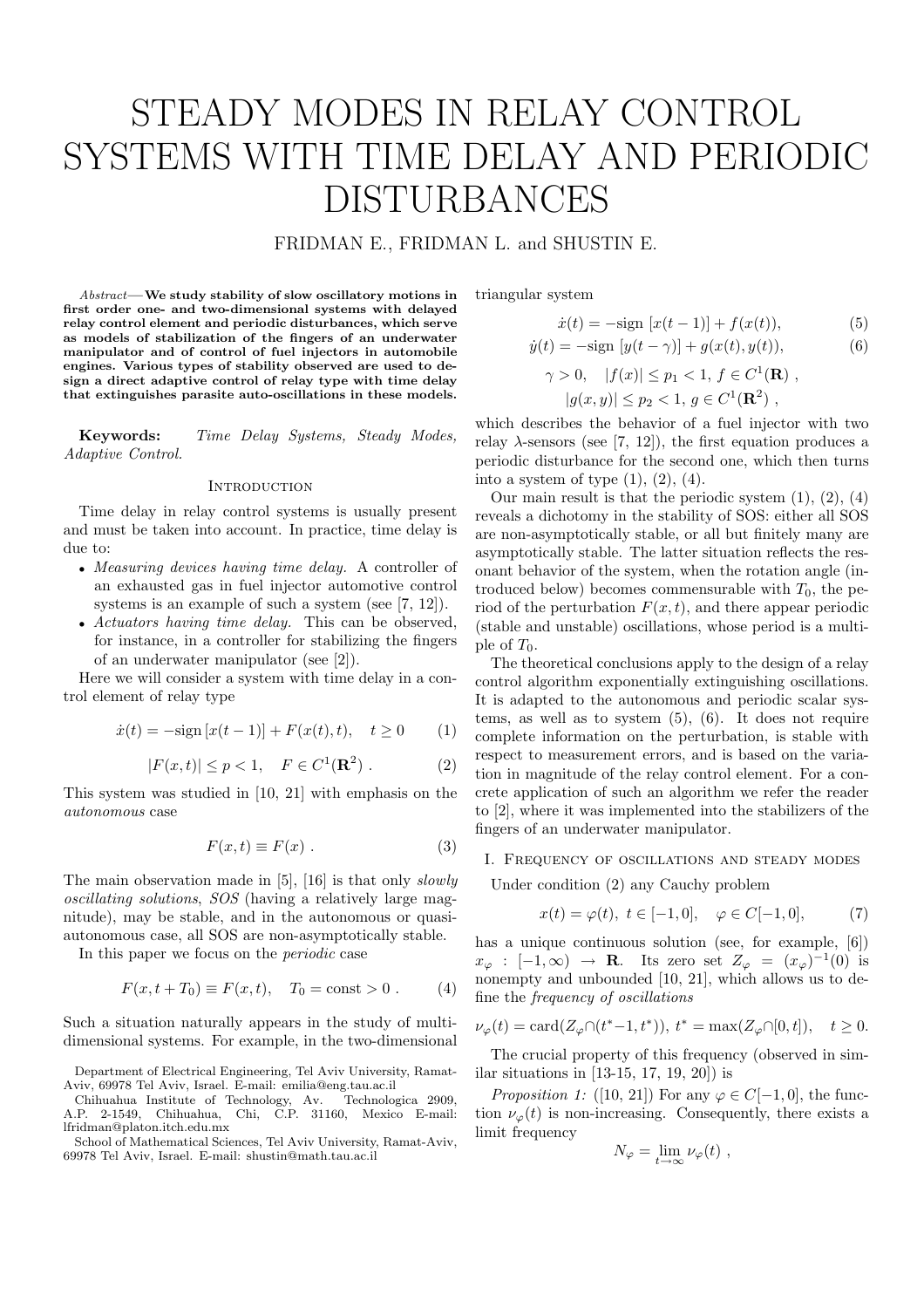which is either infinite, or an even nonnegative number.

This suggests a natural classification of the solutions to (1), (2) with respect to the limit oscillation frequency: the set of initial functions C[−1, 0] splits into the disjoint union of the sets

$$
\mathcal{U}_n = \{ \varphi \in C[-1, 0] : N_{\varphi} = 2n \}, \quad n \ge 0,
$$
  

$$
\mathcal{U}_{\infty} = \{ \varphi \in C[-1, 0] : N_{\varphi} = \infty \}.
$$

A solution with a constant frequency  $\nu_{\varphi} \equiv N_{\varphi}$  is called steady mode. Correspondingly, we introduce the sets of steady modes

$$
\mathcal{U}_n^{sm} = \{ \varphi \in C[-1,0] \ : \ \nu_\varphi \equiv 2n \}, \quad 0 \le n \le \infty \ .
$$

Solution and steady modes with any finite even limit frequency do exist (for the existence of infinite frequency steady modes we refer the reader to [1, 8, 18, 22]):

Proposition 2: ([10, 21]) For any nonnegative integer  $n$ the set  $\mathcal{U}_n^{sm}$  is nonempty. Moreover, for each  $T \geq 0$  there exists a steady mode  $g_n(t) \in \mathcal{U}_n^{sm}$  such that  $g_n(T) = 0$ ,  $\dot{g}_n(T) > 0$ , which is unique if  $n = 0$ . For any  $x_\varphi \in \mathcal{U}_n$ , there exist a steady mode  $x(t)$  and  $T \geq 0$  such that  $x_{\varphi}(t) = x(t)$ as  $t \geq T$ .

The limit oscillation frequency basically determines the stability properties of solutions to system  $(1)$ ,  $(2)$ , which we discuss next.

## II. STABILITY

## A. Stability and the limit oscillation frequency

We consider the stable behavior of solutions  $x_{\varphi}$  to (1), (2) with respect to variation of the initial function  $\varphi$  in the space  $C[-1, 0]$  equipped with the standard sup-norm.

Proposition 1 indicates that the non-zero limit frequency should be unstable, and the property of zero limit frequency should be stable (cf. [24, 25]). We present here precise statements, which strengthen similar results in [16].

*Theorem 1:* ([16]) The set  $U_0$  has a nonempty interior. Moreover,  $Int(\mathcal{U}_0)$  contains a non-empty set

$$
\mathcal{U}_0 \cap \{ \varphi \in C[-1;0] \; : \; \text{mes}(\varphi^{-1}(0)) = 0 \}.
$$

This implies the stability of the zero limit frequency which holds under some condition (the necessity of that condition is demonstrated in an example in [16]).

To formulate results on higher frequencies, we introduce the functions

$$
\mu_1(t) = \max_x \left| \frac{\partial F}{\partial x}(x, t) \right|, \quad \mu_2(t) = \max_x \left| \frac{\partial F}{\partial t}(x, t) \right|,
$$

and the quantities

$$
\mu_1^{(0)} = \frac{1+p}{1-p} \lim_{T \to \infty} \sup_{t \ge T} \mu_1(t) ,
$$
  

$$
\mu_2^{(0)} = \frac{1+p}{(1-p)^2} \lim_{T \to \infty} \sup_{t \ge T} \mu_2(t) ,
$$

$$
\Theta = \max \left\{ \frac{1}{2} \left( \min\{\mu_1^{(0)}, \mu_2^{(0)}\} \left( \log \frac{2}{1+p} \right)^{-1} - 1 \right), 0 \right\} .
$$

Theorem 2: (1) The set  $\mathcal{U}_{\infty}$  is nowhere dense in  $C[-1,0]$ . (2) If

$$
\lim_{t \to \infty} \sup \int_{t}^{t + \frac{(1+p)^2}{2(1-p)}} \mu_2(\tau) d\tau < 1 - p , \qquad (8)
$$

or

$$
\lim_{t \to \infty} \sup \int_{t}^{t + \frac{(1+p)^2}{2(1-p)}} \mu_1(\tau) d\tau < \frac{1-p}{1+p} , \qquad (9)
$$

then the set  $\bigcup_{n>0} U_n$  is nowhere dense in  $C[-1,0]$ , and all the solutions  $x_{\varphi}$  with positive  $N_{\varphi}$  are unstable.

(3) The set  $\bigcup_{\Theta \leq n} \mathcal{U}_n$  is nowhere dense in  $C[-1,0]$ , and all the solutions  $x_{\varphi}$  with  $N_{\varphi} > \Theta$  are unstable.

In particular, all solutions with nonzero limit frequency are unstable in the autonomous system (3) and in the quasiautonomous system discussed later. Conjecturally, this is always the case.

Proposition 2 and Theorems 1 and 2, in fact, reduce the study of realistic motions in system (1) to an analysis of the stability of the zero frequency steady modes, on which we concentrate in the next section.

## B. Stability of zero frequency steady modes

In the autonomous system (3) all the zero frequency steady modes are periodic and non-asymptotically stable; in fact, they all come from one steady mode by shifts in t. Moreover, the zero frequency steady modes are nonasymptotically stable if the system is quasi-autonomous, i.e., satisfies  $r^{\infty}$ 

$$
\int_0^\infty \mu_2(t)dt < \infty
$$

(for details see [16]).

Suppose now that the function  $F(x, t)$  does depend on t and is periodic in t with period  $T_0$ . Let S be a circle of length  $T_0$ , and let

$$
\mathrm{pr}_{T_0}: \mathbf{R} \to \mathcal{S}, \quad \mathrm{pr}_{T_0}(t) = t - T_0 \cdot \left[\frac{t}{T_0}\right],
$$

be a natural projection. By Proposition 2, for an arbitrary  $T \in \mathbf{R}$  there exists a unique zero frequency steady mode  $g_T(t)$  such that  $g_T(T) = 0$  and  $\dot{g}_T(T) > 0$ . Denote by T' the second zero of  $g_T$  in the interval  $(T, \infty)$ . Thus, we obtain a smooth map

$$
\widetilde{f}: \mathbf{R} \to \mathbf{R}, \quad \widetilde{f}(T) = T'.
$$

Clearly, it factors through  $pr_{T_0}$  and gives us a diffeomorphism

$$
f: \mathcal{S} \to \mathcal{S} ,
$$

which is determined by the function  $F(x, t)$ .

We note that the stability of  $g_T(t)$  is equivalent to the stability of the trajectory  $T, f(T), f(f(T)), ..., f^{n}(T), ...$  of point T.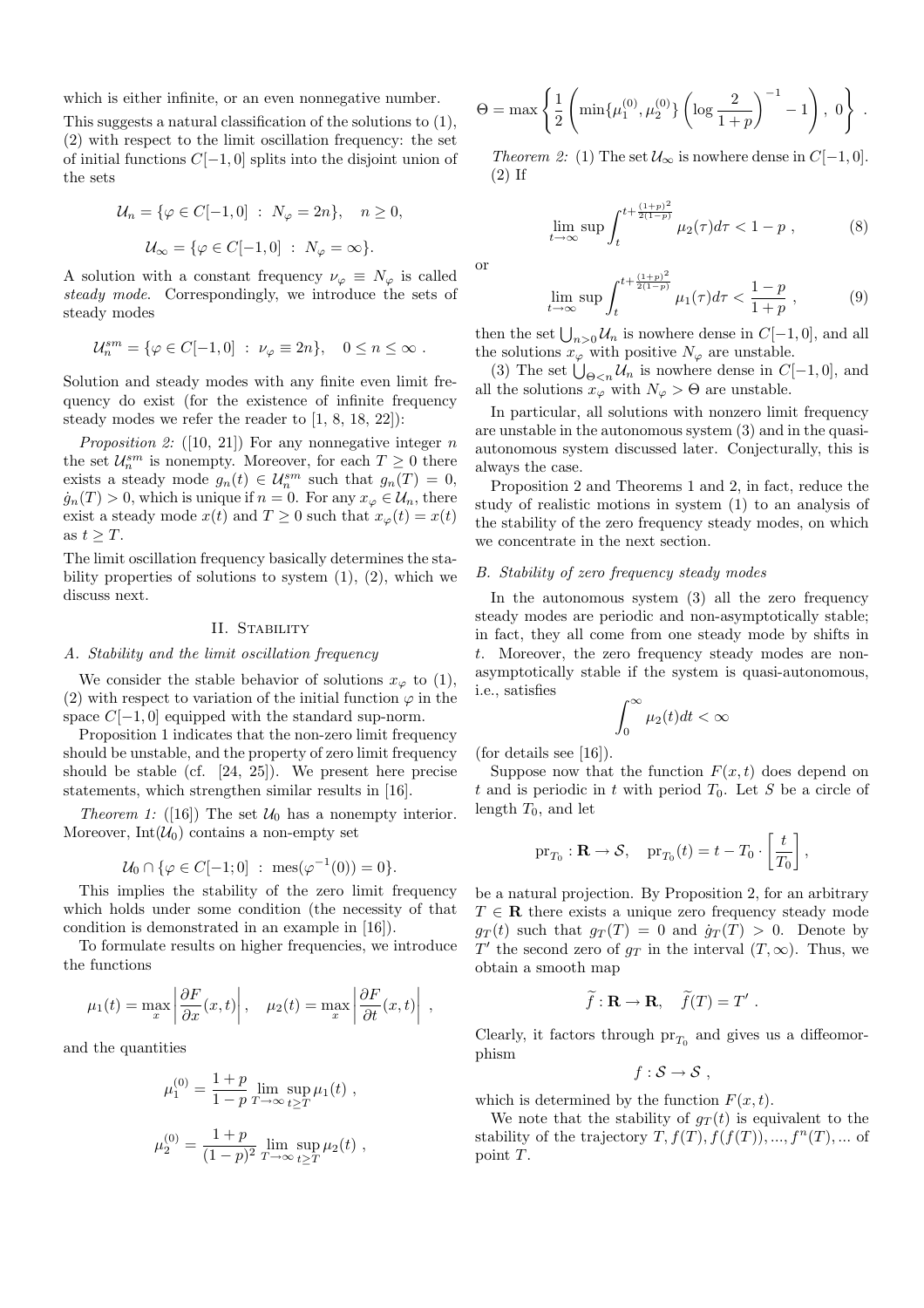We introduce the parameter

$$
\omega(f) = \lim_{n \to \infty} \frac{f^n(t)}{n}
$$

,

which is called the rotation angle of f. This parameter does not depend on  $t$  (see [11]).

Finite (or, periodic) orbits of  $f$  are called cycles. As stated above, cycles can occur only when  $\frac{\omega(f)}{T_0}$  is rational. A cycle  $\mathcal{T} = \{T_1, T_2, ..., T_n\}$  such that  $T_2 = f(T_1), ...,$  $T_n = f(T_{n-1}), T_1 = f(T_n)$ , is called non-degenerate if

$$
\mu(T) = \prod_{i=1}^{n} f'(T_i) \neq 1.
$$

A non-degenerate cycle  $\mathcal T$  is asymptotically stable if  $\mu(T)$  < 1, and is unstable if  $\mu(T) > 1$ . The wellknown properties of iterates of a circle diffeomorphism (see [11]) translate into the corresponding properties of steady modes:

*Theorem 3:* (1) If  $\frac{\omega(f)}{T_0}$  is irrational then the diffeomorphism  $f$  is topologically conjugate to a rotation by angle  $\omega(f)$  $\frac{\partial \langle f \rangle}{\partial T_0}$ , and all the zero frequency steady modes are nonasymptotically stable.

(2) If  $\frac{\omega(f)}{T_0}$  is rational, then f has periodic orbits (cycles). If, in addition, all the cycles of  $f$  are non-degenerate, then there is an even number  $2k$  of cycles of the same length,  $k$  of them asymptotically stable and  $k$  unstable, with the remaining orbits of f being infinite. In the latter situation, system (1) has 2k periodic zero frequency steady modes of the same period multiple of  $T_0$ ,  $k$  of them asymptotically stable and  $k$  unstable. The other zero frequency steady modes are aperiodic, asymptotically stable and approach the stable periodic steady modes.

Remark 1: According to [11], in a generic oneparametric family of  $T_0$ -periodic functions  $F(x, t)$ , the set of functions with rational  $\frac{\omega(f)}{T_0}$  and non-degenerate cycles of f is open dense and the set of functions with irrational  $\omega(f)$  is nowhere dance but of positive measure. Leaths the  $\frac{\partial \langle f \rangle}{\partial T_0}$  is nowhere dense, but of positive measure. Lastly, the set of functions with rational  $\frac{\omega(f)}{T_0}$  and degenerate cycles is nowhere dense and has zero measure.

## III. Design of relay type controllers with time **DELAY**

### A. Statement of the adaptive control problem

Consider the system

$$
\dot{x}(t) = F(x, t) + u(t), \quad u(t) = -\alpha(t) \cdot \text{sign}[x(t-1)]. \tag{10}
$$

A real controller operates with unavoidable time delay. Here we develop a direct adaptive delay control of relay type  $u(t) = -\alpha \cdot \text{sign}[x(t-1)]$  with a step function  $\alpha$ depending on the only information on the time interval  $(-1; t-1)$ , giving an exponential decay of oscillations even in the presence of disturbances.

Note that for small  $\alpha$  we lose restriction (2), and the solutions to system (10) can be unbounded and inextensible to the infinite interval. On the other hand, there are

steady modes with sufficiently large frequency and small magnitude. It turns out that the existence of stable zero frequency steady modes implies the existence of a wide class of bounded solutions. Namely,

*Proposition 3:* Let  $\alpha = \text{const} > 0$  and

$$
F(0,t) \equiv 0 \tag{11}
$$

$$
\frac{F(x,t)}{x} \le k < \log 2, \quad x \ne 0, \ t \in \mathbf{R} \ . \tag{12}
$$

Then all the solutions of the equation

$$
\dot{x}(t) = F(x, t) - \alpha \cdot \text{sign}\left[x(t-1)\right] \tag{13}
$$

with initial condition  $(7)$ , where

$$
|x(0)| = |\varphi(0)| < \alpha \frac{2e^{-k} - 1}{k},\tag{14}
$$

are extensible to the interval  $(-1, \infty)$  and satisfy the inequalities

$$
|x_{\varphi}(t)| \le \frac{\alpha}{k}(e^k - 1), \quad |\dot{x}_{\varphi}(t)| \le \alpha e^k. \tag{15}
$$

# B. Scalar system with known perturbation

Let  $F(x, t)$  satisfy (12). Assume that we know the function  $F(x, t)$  and have an observer, which indicates zeros of  $x(t)$  and signs of  $x(t)$  with delay 1. We design the desired control by means of the following algorithm.

Let (14) hold for some constant  $\alpha = \alpha_0$ . Put  $\alpha(t) = \alpha_0$ ,  $t \geq 0$ , and consider the equation

$$
\dot{x}(t) = -\alpha_0 \cdot \text{sign} [x(t-1)] + F(x(t), t), \quad t \ge 0.
$$

We fix a time moment  $t_1 + 1$ , when the observer indicates the first zero  $t_1$  of  $x(t)$  greater than 1. Using the distribution of zeros and signs of  $x(t)$  on the segment  $[0; t_1]$ , we extrapolate  $x(t)$  on the interval  $t > t_1$  and compute the first zero  $t_2$  of  $x(t)$  greater than  $t_1 + 1$ . Now in the ideal situation we can put

$$
\alpha(t) = \alpha_1, \quad t \ge t_2 \ ,
$$

where  $\alpha_1$  is an arbitrary small positive constant, and, according to (15), we obtain a solution  $x(t)$  which lies in a prescribed neighborhood of zero.

Assume now that we compute the zero  $t_2$  with error  $\delta$ . Let  $\delta$  satisfy the condition

$$
\rho \stackrel{\text{def}}{=} \frac{e^{k\delta} - 1}{2e^{-k} - 1} < 1 \Longleftrightarrow \delta < \frac{\ln 2}{k} - 1. \tag{16}
$$

Notice that if T is a zero of some solution  $x(t)$  of (13), and  $|T^* - T| < \delta$ , then

$$
|x(T^*)| < \alpha (e^{k\delta} - 1)/k.
$$

From this it follows immediately that the considered solution satisfies (14) at point  $t_2$  with constant  $\alpha = \alpha_0 \rho$ . Now we put  $\alpha(t) = \alpha_0 \rho, t \geq t_2$  and repeat our algorithm from the beginning. After  $m$  steps we get from  $(15)$ 

$$
|x(t)| \le \frac{e^k - 1}{k} \alpha_0 \rho^m . \tag{17}
$$

The left hand side of (17) tends to zero as  $m \to \infty$ .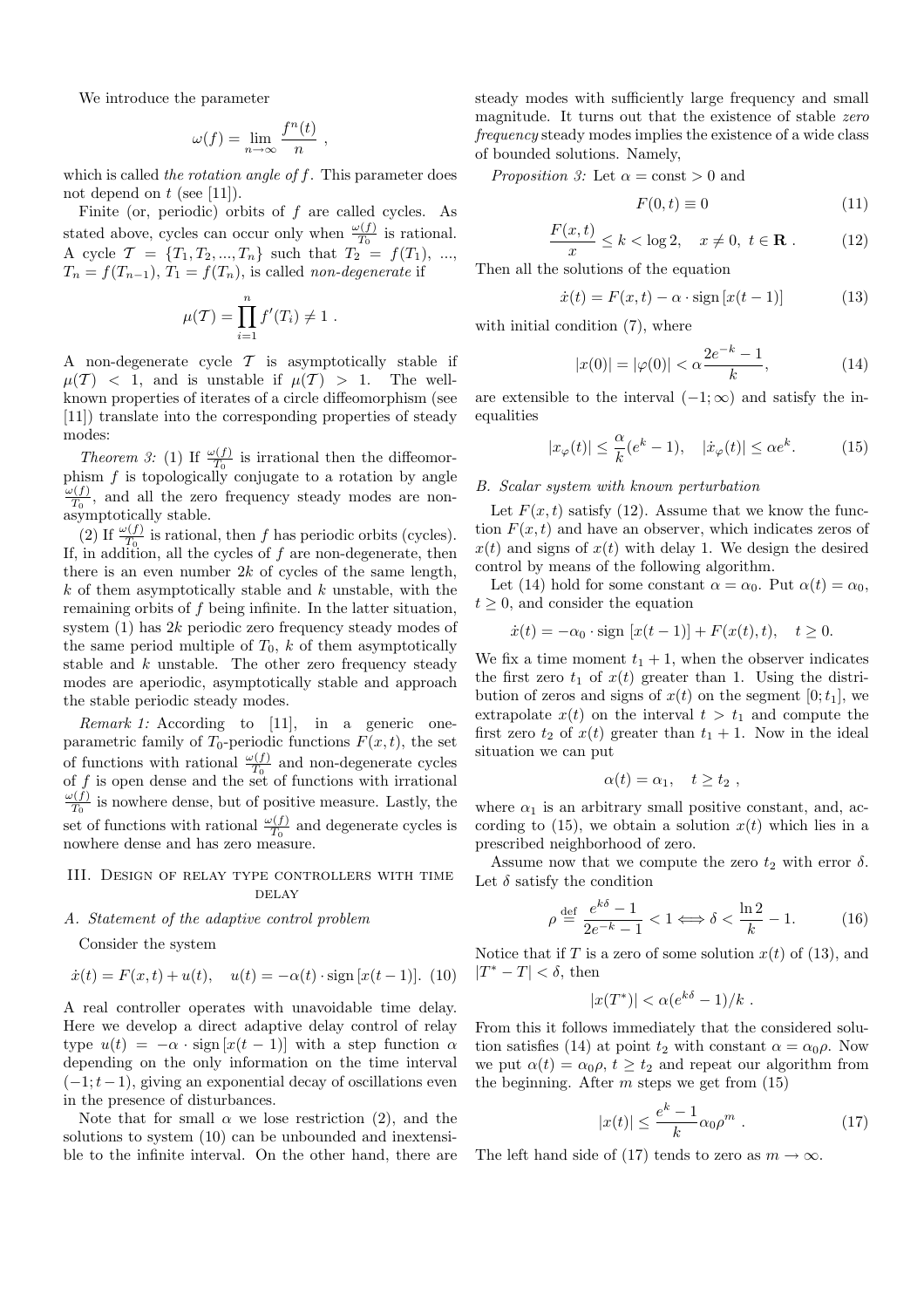#### C. Scalar system with unknown perturbation

Having error  $\delta_0$  of the observer and property (12) as the only information on  $F(x, t)$ , we still can apply the previous algorithm, provided, we know how to construct the zero sequence on an interval  $(t; \infty)$  having a zero sequence on  $(-1; t - 1).$ 

1) In the autonomous case Theorems 1 and 2 state that almost all bounded solutions of the equation

$$
\dot{x}(t) = -\alpha \cdot \text{sign}[x(t-1)] + F(x(t))
$$

turn into zero frequency steady modes. Assume that by the time moment  $t_{2n}+1$  our observer indicated successive zeros  $t_0, t_1, \ldots, t_{2n}$  such that  $t_i + 1 < t_{i+1}, i = 0 \cdots 2n - 1$ . According to the periodicity of steady modes (see Proposition 2), the following zero equals  $t_{2n+1} = t_{2n-1} + (t_{2n} - t_0)/n$  $t_{2n} + 1$  with error  $\delta = \delta_0(1 + 2/n)$ . If  $\delta$  satisfies (16), by repeating such steps, we stabilize the zero solution as above.

2) In the periodic case (4), by Theorem 2 almost any bounded solution of (13) turns into some zero frequency steady mode for every  $\alpha > 0$ , as far as

$$
\sup\left|\frac{\partial F}{\partial t}(x,t)\cdot x^{-1}\right|<2(2e^{-k}-1)^2
$$

.

.

For further estimates we use the following simple consequence of inequality (12)

Lemma 1: Let  $F(x,t)$  satisfy (2), (11), (12). If  $g_1, g_2$  are zero frequency steady modes such that

$$
g_1(t_1) = g_1(t_2) = 0
$$
,  $g_1(t) > 0$ ,  $t \in (t_1; t_2)$ ,  
 $g_2(t'_1) = g_2(t'_2) = 0$ ,  $g_2(t) > 0$ ,  $t \in (t'_1; t'_2)$ 

then

$$
|t'_2 - t_2| \le |t'_1 - t_1| \cdot \xi(p, k), \quad \xi(p, k) =
$$

$$
= 1 + \alpha \left( \frac{2}{\alpha + p} + \frac{2\alpha - 2p}{(\alpha + p)^2} e^k \right) \cdot \exp\left( k \frac{\alpha + p}{\alpha - p} \right)
$$

In our situation by  $(11)$ ,  $(12)$ ,  $(15)$ 

$$
|F(x,t)| \le \sup \left| \frac{\partial F}{\partial x} \right| \cdot \sup |x| \le \alpha (e^k - 1).
$$

Hence we have  $p = \alpha(e^k - 1)$  and, by Lemma 1,

$$
\xi = \xi(p, k) = 1 + 2e^{-k}(3 - e^k) \cdot \exp\left(\frac{ke^k}{2 - e^k}\right).
$$

Let us fix some integer  $n > 0$ . Suppose that the observer gave us two successive zeros  $t_0, t_1$  of  $x(t)$  such that  $t_0 + 1 < t_1$ . That means  $x(t)$  coincides with some zero frequency steady mode for  $t \geq t_0$ . We consider the projections  $t_0, t_1, \ldots$  of  $t_0, t_1$  and the following zeros of  $x(t)$  on circle S of length  $T_0$  (see section II). It is easy to see that there are  $r < s < n$  such that

$$
|\tilde{t}_{2s} - \tilde{t}_{2r}| \leq \frac{T_0}{n} .
$$

According to the periodicity of  $F(x,t)$  and Lemma 1 we obtain the following zero  $t_{2r+1} = t_{2r} + t_{2s+1} - t_{2s} > t_{2r} + 1$ with error

$$
\delta = \delta_0 + \frac{T_0}{n} \cdot \xi \; .
$$

If  $\delta$  satisfies (16) we can realize our algorithm by iterating the step described above.

## D. Two-dimensional triangular system

The above control algorithm applies to quench oscillations in system (5), (6), provided

$$
f(0) = g(0, 0) = 0, \ \frac{f(x)}{x} < \log 2, \ \frac{g(0, y)}{y} < \frac{\log 2}{\gamma}.
$$

By means of control elements  $-\alpha(t)$ sign[x(t – 1)] and  $-\beta(t)$ sign[ $y(t - \gamma)$ ] in the right-hand side of (5), (6), first, we quench oscillations in equation (5) using the process described in sections III-B, III-C, second, we quench oscillations in equation (6) which then becomes close to an autonomous with respect to y.

## **CONCLUSIONS**

1. The steady modes studied in this paper have similar properties to those of sliding modes [18]:

- the set of switches for any steady mode is unbounded and thus, a steady mode is not equivalent to any solution of one of the continuous parts of the given equation;
- for any solution there exists a finite time input into a steady mode;
- the shift operator is not invertible;
- the previous three properties are invariant with respect to bounded perturbations which satisfy conditions (2).

2. The instability of steady modes with non-zero frequency is established for a wide class of systems (1).

3. Two types of stability in periodic systems (1) are observed.

4. A direct adaptive control of relay type with time delay that extinguishes parasite auto-oscillations is designed.

#### IV. Appendix. Proofs

**Proof of Theorem 2.** We shall show that the set  $\mathcal{U}_0$ is dense, and, thus, by Theorem 1 we obtain the nowhere is dense, and, thus, by 1 neorem 1<br>density of  $\bigcup_{0 \le n \le \infty} U_n$  in  $C[-1, 0]$ .

Fix even  $N > 0$ . Put

$$
\Sigma = \{(a_0, \dots, a_N) \in R^{N+1} : a_0 \ge 0, \dots, a_N \ge 0
$$
  

$$
a_0 + \dots + a_N = 1\}.
$$

Let  $Z_{\varphi} \cap [T; +\infty)$  be locally finite, and

$$
T=t_1 < t_2 < t_3 < \ldots
$$

be all zeros of  $x_{\varphi}(t)$  in  $[T; +\infty)$ . We define the operators of "step forward" and "step backward". Assume that  $\nu_{\varphi}(t_k) = \nu_{\varphi}(t_{k+1}) = N$ . Define the following vectors of sign changes:  $\overline{a} = (a_0, \ldots, a_N), \overline{b} = (b_0, \ldots, b_N) \in \Sigma$ , where

$$
a_0 = t_k - t_{k-1}, \quad a_1 = t_{k-1} - t_{k-2}, \dots,
$$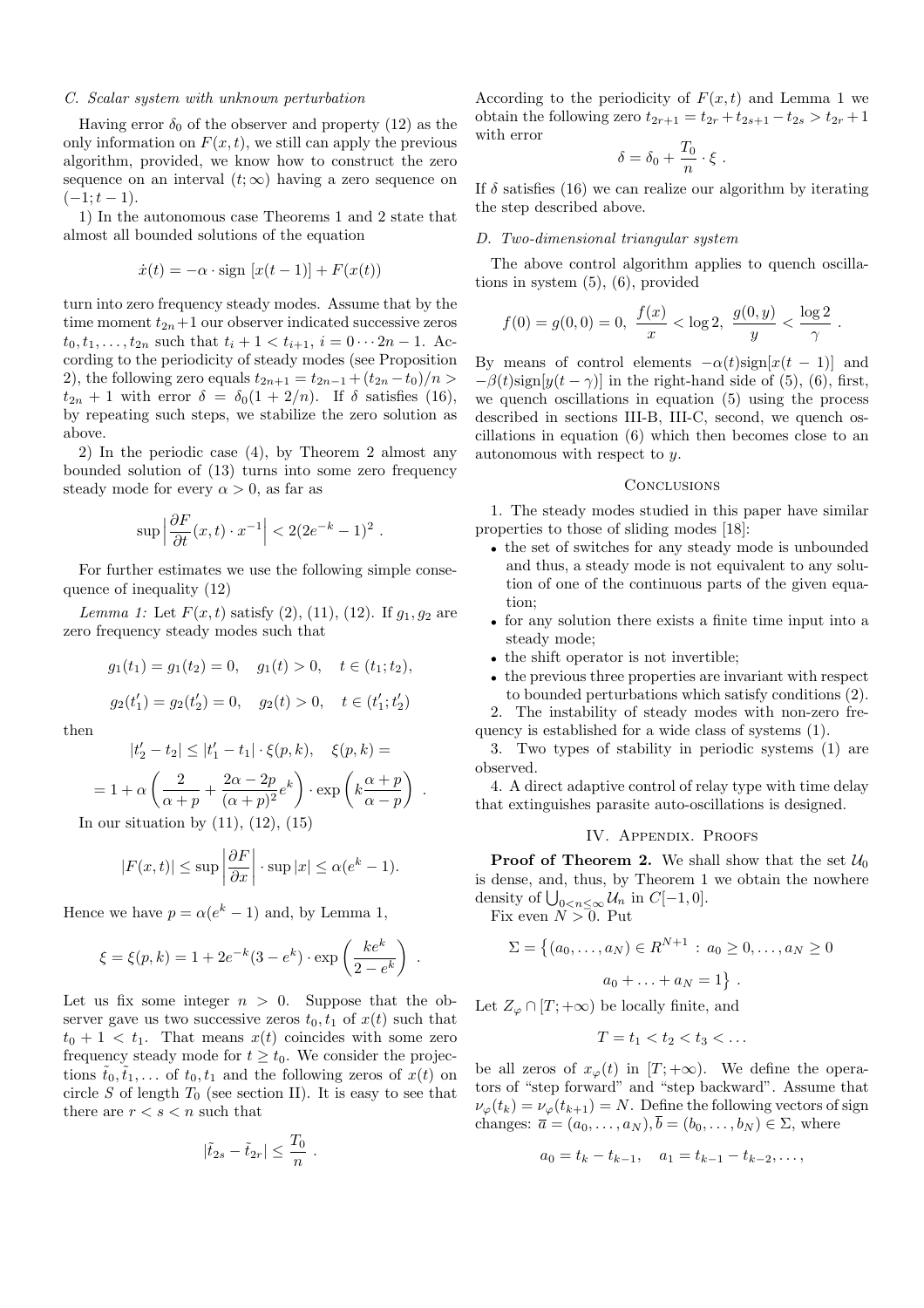$$
a_{N-1} = t_{k-N+1} - t_{k-N}, \ a_N = t_{k-N} - (t_k - 1)
$$
  

$$
b_0 = t_{k+1} - t_k, b_1 = t_k - t_{k-1}, \dots, b_{N-1} = t_{k-N+2} - t_{k-N+1},
$$

$$
b_N = t_{k-N+1} - (t_{k+1} - 1).
$$

Thus we obtain a correspondence

$$
\Gamma : (\overline{a}, \alpha, \varepsilon) \to (\overline{b}, \beta, -\varepsilon) ,
$$

where  $\alpha = t_k$ ,  $\beta = t_{k+1}$ ,  $\varepsilon = \text{sign } \dot{x}_{\varphi}(t_k)$ .

Lemma 2: For a fixed  $\varepsilon$ , the correspondence inverse to Γ, is a smooth map

$$
M_{\varepsilon} : \Sigma \times R \to \Sigma \times R.
$$

**Proof.** Denote by  $x_{\varepsilon}(t_0, x_0, a)$ ,  $\varepsilon = \pm 1$ , the solution of the Cauchy problem

$$
\frac{dx}{da} = \varepsilon + F(x, t_0 + a), x(0) = x_0.
$$

Define functions  $T = \lambda_{\varepsilon}(t, a), \varepsilon = \pm 1$ , by the equations

$$
x_{-\varepsilon}(t+a, x_{\varepsilon}(t, 0, a), b) = 0, \quad T = t+a+b. \tag{18}
$$

It is easy to see that for a fixed  $t_0$ , the function  $\lambda_{\pm}(t_0, a)$ strongly increases, and  $\lambda_{\pm}(t_0, a) > a$  if  $a > 0$ . Therefore, for a fixed  $t_0$ , we can define positive functions of  $b > 0$ :

•  $\rho_{\varepsilon}(t_0, b)$  inverse to  $b = \lambda_{\varepsilon}(t_0, \rho_{\varepsilon});$ 

•  $\sigma_{\varepsilon}(t_0, b) = b - \rho_{\varepsilon}(t_0, b).$ 

Hence  $(\bar{a}, \alpha) = M_{\varepsilon}(\bar{b}, \beta)$  can be defined as

$$
a_0 = b_1, \quad a_1 = b_2, \dots, a_{N-2} = b_{N-1} ,
$$
  

$$
a_{N-1} = b_N + \sigma_{\varepsilon} (\beta - b_0, b_0), \quad a_N = \rho_{\varepsilon} (\beta - b_0, b_0),
$$
  

$$
\alpha = \beta - b_0 .
$$
 (19)

Lemma 2 defines the operator of step backward with a constant frequency (in fact, independently of the initial assumption  $\nu_{\varphi}(t_k) = \nu_{\varphi}(t_{k+1}) = N$ .

We shall also use the following two auxiliary claims.

Lemma 3: If

$$
a \le (1+p)/2 \tag{20}
$$

and either  $(8)$ , or  $(9)$  is fulfilled, then

$$
\frac{\partial \lambda_{\pm 1}}{\partial a}(t, a) \ge q, \quad q = \text{const} > 1 \tag{21}
$$

for sufficiently large  $t$ .

Proof. We start with the formula

$$
\frac{\partial \lambda_{\varepsilon}}{\partial a}(t, a) = 1 + (1 - \varepsilon F(0, T))^{-1} \exp\left(\int_{t+a}^{T} \frac{\partial F}{\partial x}(x_{-\varepsilon}, t) dt\right)
$$

$$
\times \left(1 + \varepsilon F(x_{\varepsilon}(t, 0, t+a), t+a) + \varepsilon \int_{t+a}^{T} \frac{\partial F}{\partial t}(x_{-\varepsilon}, t) dt\right),
$$

where  $T = \lambda_{\varepsilon}(t, a)$ . Since  $1 - p \leq |\dot{x}_{-\varepsilon}| \leq 1 + p$ , we have  $|x_{-\varepsilon}(t, 0, t + a)| \leq a(1+p) \leq (1+p)^2/2$ . Hence

$$
T - (t + a) \le \frac{(1 + p)^2}{2(1 - p)},
$$
\n(22)

and by (8)

$$
\left| \int_{t+a}^{T} \frac{\partial F}{\partial t}(x_{-\varepsilon}, t) dt \right| \leq 1 - p - c_1
$$

where  $c_1 = \text{const} > 0$ , as  $t >> 0$ . Therefore

$$
1 + \varepsilon F(x_{\varepsilon}(t, 0, t + a), t + a) + \varepsilon \int_{t + a}^{T} \frac{\partial F}{\partial t}(x_{-\varepsilon}, t) dt
$$
  
>  $c_1 > 0$ .

In view of

$$
\frac{dF(x_{\varepsilon},t)}{dt} = \frac{\partial F(x_{\varepsilon},t)}{\partial t} + \frac{\partial F(x_{\varepsilon},t)}{\partial x}\dot{x}_{\varepsilon}
$$

and (8), (22) we have for  $t >> 0$ ,

$$
\int_{t+a}^{T} \frac{\partial F}{\partial x}(x_{-\varepsilon}, t)dt = \int_{t+a}^{T} \left(\frac{dF}{dt} - \frac{\partial F}{\partial t}\right) \cdot (\dot{x}_{-\varepsilon})^{-1} dt
$$

$$
= \int_{t+a}^{T} \frac{dF/dt}{-\varepsilon + F(x_{-\varepsilon}, t)} dt - \int_{t+a}^{T} \frac{\partial F/\partial t}{-\varepsilon + F(x_{-\varepsilon}, t)} dt
$$

$$
\geq -\log \frac{1+p}{1-p} - \frac{1}{1-p} \int_{t+a}^{T} \frac{\partial F}{\partial t} dt \geq -\log \frac{1+p}{1-p} - 1.
$$

This altogether implies (21).

Similarly, assuming (9), one derives for  $t \geq 0$  that

$$
\left| \int_{t+a}^{T} \frac{\partial F}{\partial x} \cdot \dot{x}_{-\varepsilon} dt \right| \leq 1 - p - c_2,
$$

where  $c_2 = \text{const} > 0$ . Hence

$$
1 + \varepsilon F(x_{\varepsilon}(t, 0, t + a), t + a) + \varepsilon \int_{t+a}^{T} \frac{\partial F}{\partial t}(x_{-\varepsilon}, t)dt
$$
  
=  $1 + \varepsilon F(x_{\varepsilon}(t, 0, t + a), t + a) + \varepsilon \int_{t+a}^{T} \frac{dF}{dt} dt - \varepsilon \int_{t+a}^{T} \frac{\partial F}{\partial x} \cdot \dot{x}_{-\varepsilon} dt$   
 $\ge 1 + \varepsilon \cdot F(0, T) - (1 - p - c_2) \ge c_2 > 0,$ 

in view of  $(8)$  and  $(22)$ , which as before gives  $(21)$ .

Lemma 4: Under the conditions of Theorem 2 the measure of the set  $\Pi = \Pi_0 \cap \Pi_1 \cap \Pi_2 \cap \ldots$ , where

$$
\Pi_0 = \Sigma \times R, \quad \Pi_{n+1} = (M_- \circ M_+)(\Pi_n), n \ge 0,
$$

is zero.

**Proof.** First we show that any  $\overline{a} = (a_0, \ldots, a_N)$  $M_{\varepsilon}(\overline{b}), \overline{b} \in \Sigma$ , satisfies  $a_N \leq (1+p)/2$ . Indeed, we have  $a_N \le a_{N-1}(1+p)/(1-p)$ , which implies the above inequality.

By (19) the Jacobian  $|M'_{\varepsilon}|$  of the map  $M_{\varepsilon}$  is equal to

$$
\frac{\partial \rho_{\varepsilon}}{\partial b}(t,b)\bigg|_{t=\alpha,b=b_0}=\left(\frac{\partial \lambda_{\varepsilon}}{\partial a}(t,a)\bigg|_{t=\alpha,a=a_N}\right)^{-1}\leq \frac{1}{q}<1
$$

according to Lemma 3. Then

$$
|(M_{-} \circ M_{+})' | \leq q^{-2} < 1. \tag{23}
$$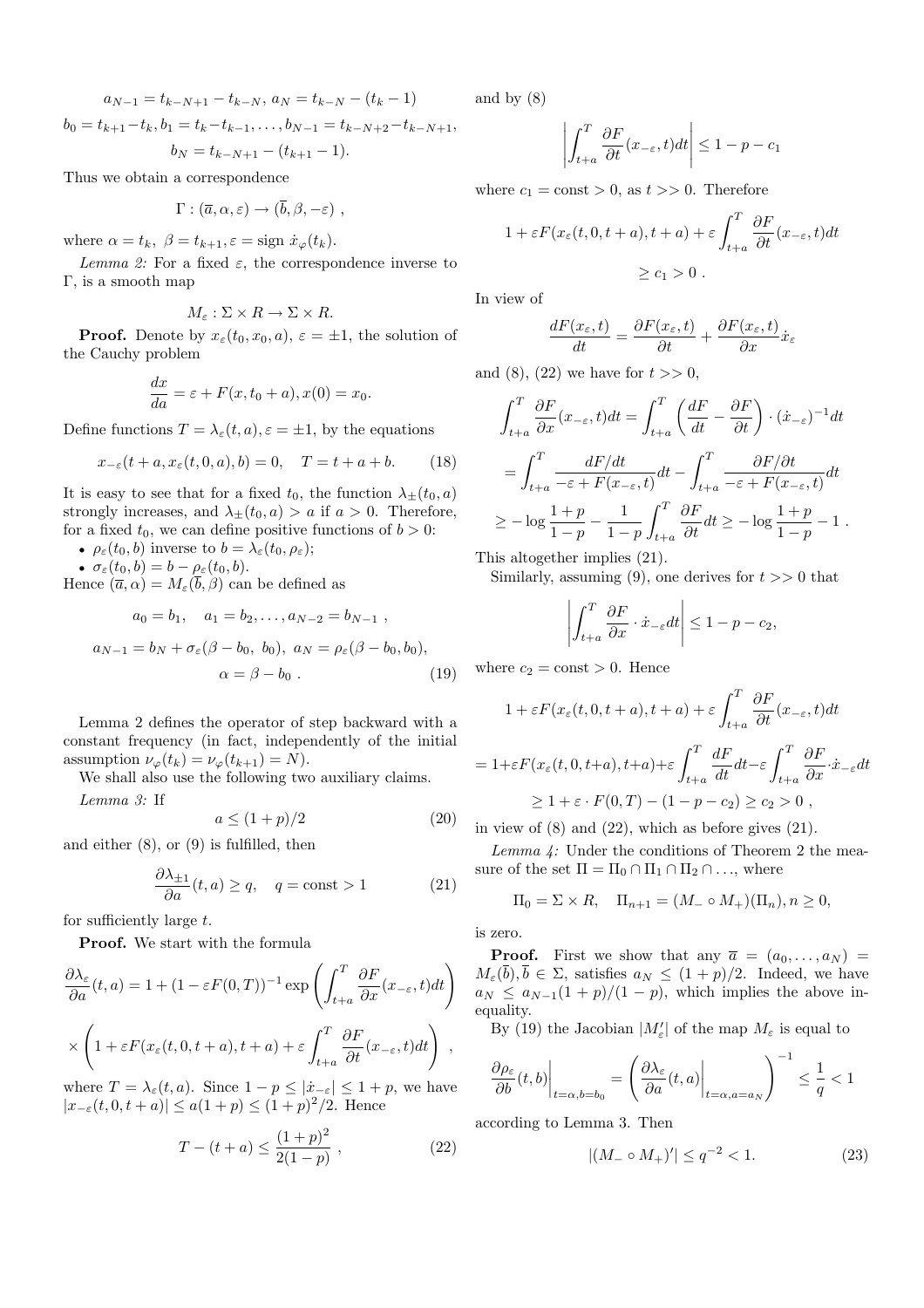Fix  $A \in R$  and  $T > A$ . Then

$$
\Pi \cap (\Sigma \times (-\infty; A]) \subset \bigcup_{k \geq n} (M_- \circ M_+)^k (\Sigma \times [T; T+1]),
$$

where *n* might be chosen large enough, because  $T > A$  is arbitrary. Thus, we obtain from (23)

$$
\operatorname{mes}(\Pi \cap (\Sigma \times (-\infty; A])) \le q^{-2(n-1)} \frac{\operatorname{mes}(\Sigma)}{q^2 - 1} \stackrel{n \to \infty}{\longrightarrow} 0,
$$

which completes the proof.

Now we can finish the proof of Theorem 2. Fix  $\varphi \in \mathcal{U}_n$ and a neighborhood V of  $\varphi$  in  $C[-1,0]$ . Introduce the following dense subset in  $C[-1;0]$ :

$$
\mathcal{F} = \{ \varphi \in C[0,1] \; : \; \text{card}(\varphi^{-1}(0)) < \infty \} \; .
$$

Put

$$
m=\min\{k\;:\; \mathcal{F}\cap\mathcal{U}_k\cap V\neq\emptyset\}.
$$

Assume  $m \geq 1$ , and  $\psi \in \mathcal{F} \cap \mathcal{U}_m \cap V$ . Then there exists  $\xi \in \mathcal{U}_m^{sm}$  such that  $x_{\psi}(t) = \xi(t), t \geq T$ ,  $\xi(T) = 0$ . Let  $2k$  be the number of sign changes of  $\psi$  in [−1; 0], and let  $\overline{a} \in \Sigma_k \subset$  $R^{2k+1}$  be a vector of the sign changes of  $\psi$ , constructed as above, and  $\bar{b} \in \Sigma_m \subset R^{2m+1}$  be a vector of the sign changes of  $\xi$  in  $(T - 1; T)$ . Suppose  $\overline{c} \in \Sigma_t, \overline{d} \in \Sigma_s$  are vectors of the sign changes of  $x_{\psi}(t)$  in the intervals  $(t_n - 1; t_n)$  and  $(t_{n+1} - 1; t_{n+1})$ , respectively. If  $r = s$  then, according to Lemma 2, equation (1) generates a diffeomorphism of neighborhoods of  $(\bar{c}, t_n)$ ,  $(\bar{d}, t_{n+1})$  in  $\Sigma_r \times R$ . If  $r < s$ , it is possible to deduce, following arguments from the proof of Lemma 2, that

$$
c_0 = d_1, \dots, c_{2s-1} = d_{2s}, \ c_{2r} = \Lambda(d_0, c_{2s}, \dots, c_{2r-2}, t_{n+1}),
$$

$$
c_{2r-1} = 1 - c_0 - \dots - c_{2r-2} - c_{2r}, \ t_n = t_{n+1} - d_0,
$$

where  $\Lambda$  is some smooth function. Hence an inverse imwhere  $\Lambda$  is some smooth function. Hence an inverse image of  $(\bar{d}, t_{n+1})$  in a neighborhood of  $(\bar{c}, t_n)$  in  $\Sigma_r \times R$  has codimension  $2s + 1$ . This implies that the measure of the inverse image of  $\Pi \cap (\Sigma_m \times R)$  in  $\Sigma_k \times R$  is zero. Therefore, after a suitable small variation of  $(\bar{a}, 0)$  in  $\Sigma_k \times R$ , the image of  $(\bar{a}, 0)$  in  $\Sigma_m \times R$  leaves  $\Pi$ , i.e., the limit frequency of the changed solution is less than  $2m$ , which contradicts the definition of m, and hence our assumption  $m > 0$ .

Thus, we get that  $U_0 \cap \mathcal{F}$  is dense in  $\mathcal{F}$ , and also in  $C[-1; 0]$ , because F is dense in  $C[-1; 0]$ . According to  $U$ [-1; 0], because  $\mathcal{F}$  is dense in  $U$ [-1; 0]. According to<br>Theorem 1, this means that  $\mathcal{U}_{\infty} \cup \bigcup \mathcal{U}_k$  is nowhere dense  $k>1$ 

in  $C[-1;0]$ .

The first two statements of Theorem 2 are done.

For the third statement of Theorem 2 we modify the previous argument as follows.

Lemma 5: The function  $\lambda_{\varepsilon}(t, a)$ , defined above, satisfies

$$
\frac{\partial \lambda_{\varepsilon}}{\partial a} \ge \frac{2}{1+p} \exp\left(-a \cdot \min\{\mu_1^{(0)}; \mu_2^{(0)}\}\right) .
$$

The Proof is based on the following well-known formula: If  $w(z, w_0, z_0)$  is the solution of the Cauchy problem

$$
\frac{dw}{dz} = \Phi(w, z), \quad w(z_0) = w_0 ,
$$

where

then

$$
\left|\frac{\partial \Phi}{\partial w}\right| \leq \beta ,
$$

$$
\frac{\partial w(z, w_0, z_0)}{\partial w_0} \ge \exp(-\beta \cdot |z - z_0|) \ . \tag{24}
$$

Now from (24) and (2) it is not difficult to derive that

$$
\frac{\partial \lambda_{\varepsilon}(t_0, a)}{\partial a} \ge \frac{2}{1+p} \cdot \frac{\partial w(0, a+t_0, x_{\varepsilon}(a, 0, t_0))}{\partial w_0} , \quad (25)
$$

where  $w = w(x, w_0, x_0)$  is the solution of the Cauchy problem

$$
\frac{dw}{dx} = \frac{1}{-\varepsilon + F(x, w)}, \quad w(x_0) = w_0,
$$

and then, using (24) and the inequality

$$
|x_{\varepsilon}(a,0,t_0)| \leq a(1+p) ,
$$

we obtain from (25) that

$$
\frac{\partial \lambda_{\varepsilon}}{\partial a} \ge \frac{2}{1+p} \exp(-a\mu_2^{(0)}) \ .
$$

On the other hand, (24) and (2) imply that

$$
\frac{\partial \lambda_{\varepsilon}}{\partial a} \ge \frac{2}{1+p} \frac{\partial x_{-\varepsilon}(t_0 + \lambda_{\varepsilon}, x_{\varepsilon}(a, 0, t_0), t_0 + a)}{\partial x_0}
$$

$$
\ge \frac{2}{1+p} \exp\left(-\sup \left|\frac{\partial F}{\partial x}\right| \cdot |\lambda_{\varepsilon} - a|\right) \ge \frac{2}{1+p} \exp\left(-a\mu_1^{(0)}\right) .
$$

Lemma 6: Under the conditions of Theorem 2(3), if  $n >$  $\theta$ , then the Jacobian M' of the map  $M = (M_+ \circ M_-)^{N+1}$ ,  $N = 2n$ , defined above, satisfies the inequality

$$
|M'| \le q < 1, \quad q = \text{const} . \tag{26}
$$
  
**Proof.** Let  $\overline{a} = (a_0, ..., a_N) = M_{\varepsilon}(\overline{b}), \overline{b} \in \Sigma$ . Then

$$
|M'_{\varepsilon}| = \frac{\partial \rho_{\varepsilon}}{\partial b}(t, b)\Big|_{t=\tau_0, b=b_0} = \left(\frac{\partial \lambda_{\varepsilon}}{\partial a}(t, a)\Big|_{t=\tau_0, a=a_N}\right)^{-1}
$$

$$
\leq \frac{1+p}{2} \exp\left(a_N \cdot \min\{\mu_1^{(0)}; \mu_2^{(0)}\}\right) . \tag{27}
$$

Hence

$$
\left| \left( (M_+ \circ M_-)^n \circ M_+ \right)' \right| = \left( \frac{\partial \lambda_{\pm}}{\partial a} (t, a) \Big|_{t = \tau_0, a = a_N} \right)^{-1}
$$

$$
\times \prod_{i=0}^{N-1} \left( \frac{\partial \lambda_{\pm}}{\partial a} (t, a) \Big|_{t = t_i, a = a'_i} \right)^{-1},
$$

where  $0 \leq a'_i < a_i$ ,  $i = 0, ..., N - 1$ . Finally, this implies, according to (27), that

$$
|\left((M_{+} \circ M_{-})^{n} \circ M_{+}\right)'| \leq \left(\frac{1+p}{2}\right)^{2n+1}
$$
  
 
$$
\times \exp\left((a_{N} + a_{N-1} + \dots + a_{0}) \cdot \min\{\mu_{1}^{(0)}; \mu_{2}^{(0)}\}\right)
$$